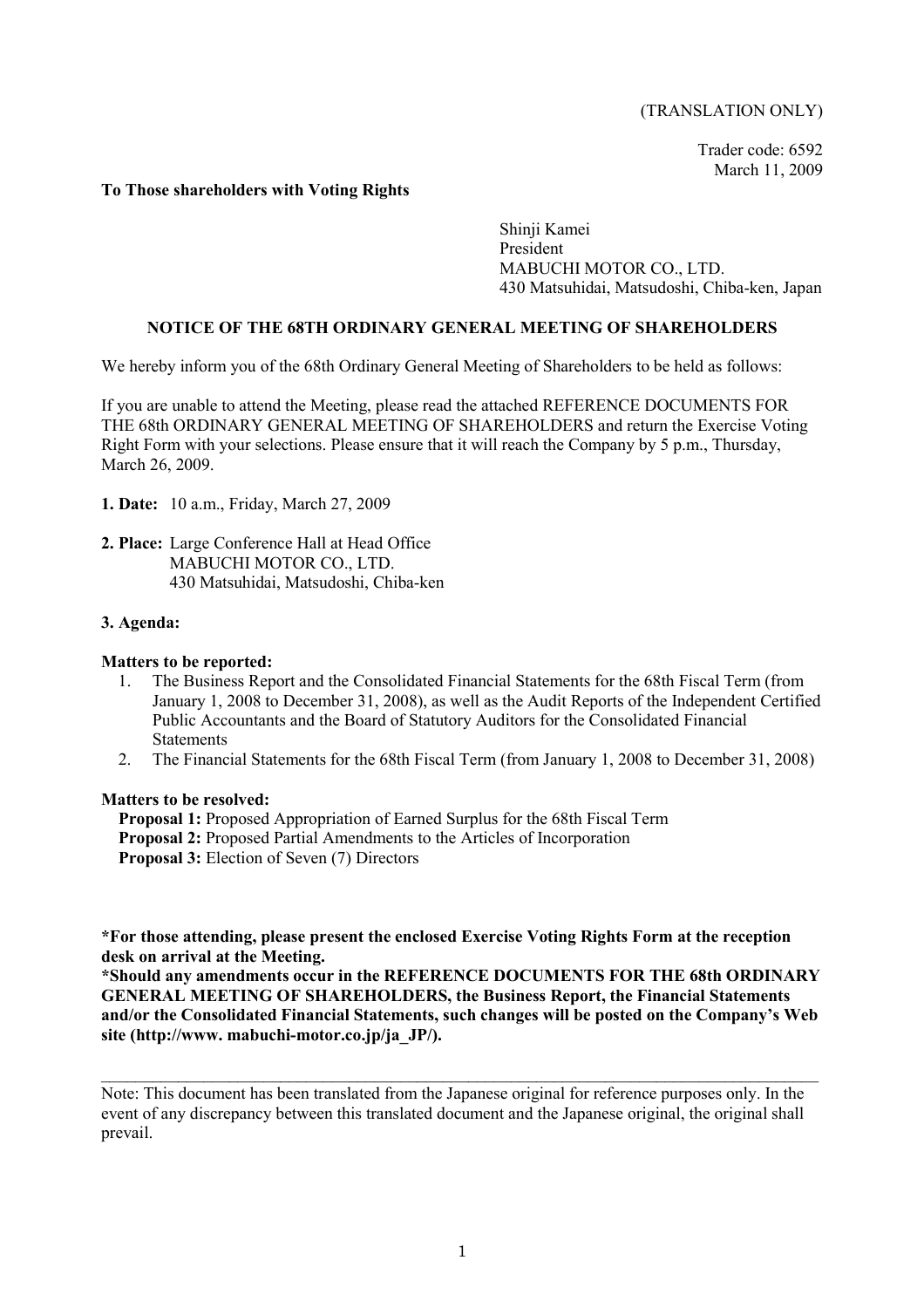# **Consolidated Balance Sheet**

(As of December 31, 2008)

(Millions of Yen)

| Item                                    | Amount     | Item                                           | $\frac{1}{1}$<br>Amount |
|-----------------------------------------|------------|------------------------------------------------|-------------------------|
| (Assets)                                | (188, 691) | (Liabilities)                                  | (10, 400)               |
| <b>Current Assets</b>                   | 101,955    | <b>Current Liabilities</b>                     | 7,333                   |
| Cash and bank deposits                  | 45,655     | Trade notes and accounts payable               | 2,110                   |
| Trade notes and accounts receivable     | 9,543      | Accrued bonus to employees                     | 246                     |
| Short-term investments                  | 26,168     | Other current liabilities                      | 4,976                   |
| Inventories                             | 17,060     | <b>Long-Term Liabilities</b>                   | 3,066                   |
| Accrued income taxes receivable         | 777        | Deferred tax liabilities                       | 1,706                   |
| Deferred tax assets-current             | 1,584      | Allowance for retirement benefits for          |                         |
| Other current assets                    | 1,359      | employees                                      | 222                     |
| Less-Allowance for doubtful receivables | $-195$     | Other long-term liabilities                    | 1,137                   |
| <b>Fixed Assets</b>                     | 86,736     |                                                |                         |
| <b>Property, Plant and Equipment</b>    | 34,870     |                                                |                         |
| Buildings and structures                | 16,619     |                                                |                         |
| Machinery, equipment and transportation |            |                                                |                         |
| equipment                               | 8,412      |                                                |                         |
| Tools, furniture and fixtures           | 1,821      |                                                |                         |
| Land                                    | 6,023      | (Net Assets)                                   | (178,291)               |
| Construction in progress                | 1,993      | <b>Shareholders' Equity</b>                    | 193,597                 |
| <b>Intangible Fixed Assets</b>          | 462        | <b>Common stock</b>                            | 20,704                  |
| <b>Investments and Other Assets</b>     | 51,402     | Additional paid-in capital                     | 20,419                  |
| Investment securities                   | 50,606     | <b>Retained earnings</b>                       | 230,288                 |
| Long-term loans receivable              | 97         | Treasury stock, at cost                        | $-77,816$               |
| Deferred tax assets-non-current         | 124        | Revaluation/translation adjustment             | $-15,305$               |
| Other investments and other assets      | 596        | <b>Unrealized holding losses on securities</b> | $-1,122$                |
| Less-Allowance for doubtful receivables | $-22$      | Foreign currency translation adjustments       | $-14,183$               |
| <b>Total Assets</b>                     | 188,691    | <b>Total Liabilities and Net Assets</b>        | 188,691                 |

Note: The stated amounts less than one million yen are truncated.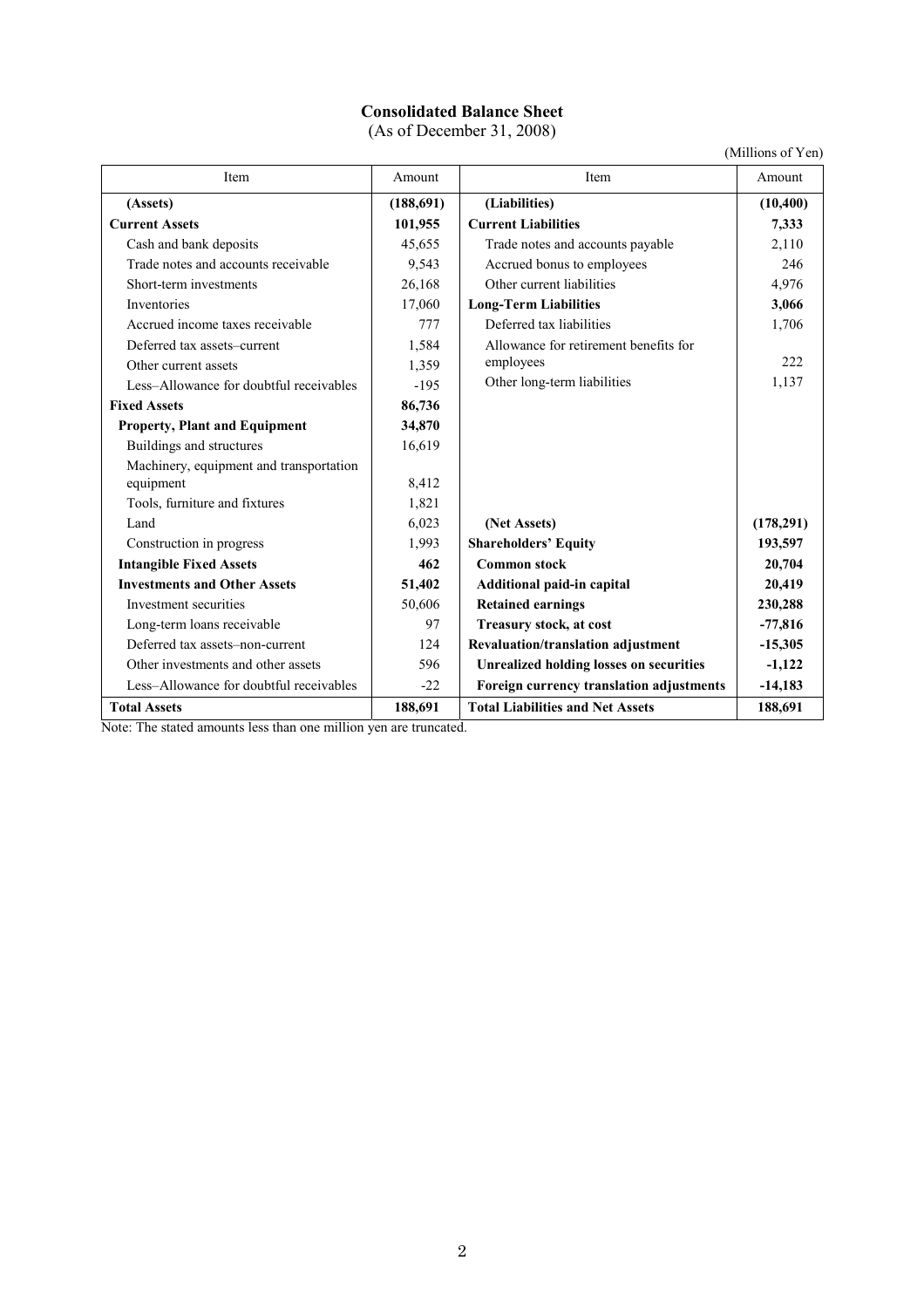# **Consolidated Statement of Income**

(For the year ended December 31, 2008)

|                                                           |        | (Millions of Yen) |
|-----------------------------------------------------------|--------|-------------------|
| Item                                                      | Amount |                   |
| <b>Net Sales</b>                                          |        | 92,602            |
| <b>Cost of Sales</b>                                      |        | 68,799            |
| <b>Gross Profit</b>                                       |        | 23,802            |
| <b>Selling, General and Administrative Expenses</b>       |        | 18,150            |
| <b>Operating Income</b>                                   |        | 5,652             |
| <b>Non-Operating Income</b>                               |        |                   |
| Interest income                                           | 2,163  |                   |
| Dividend income                                           | 141    |                   |
| Income from sales of scrap materials                      | 1,446  |                   |
| Other non-operating income                                | 302    | 4,053             |
| <b>Non-Operating Expenses</b>                             |        |                   |
| Stock-related expenses                                    | 70     |                   |
| <b>Exchange</b> losses                                    | 1,567  |                   |
| Depreciation expenses of idle assets                      | 31     |                   |
| Soil improvement-related expenses                         | 14     |                   |
| Other non-operating expenses                              | 149    | 1,832             |
| <b>Ordinary Profit</b>                                    |        | 7,872             |
| <b>Special Gains</b>                                      |        |                   |
| Gain on sales of investment securities                    | 425    |                   |
| Gain on retirement of fixed assets                        | 1,209  |                   |
| Interest income in prior year                             | 184    |                   |
| Reversal of allowance for loss on closure of a subsidiary | 145    |                   |
| Reversal of allowance for doubtful receivables            | 27     | 1,992             |
| <b>Special Losses</b>                                     |        |                   |
| Loss on retirement of fixed assets                        | 81     |                   |
| Impairment loss on fixed assets                           | 171    |                   |
| Retirement allowance paid                                 | 23     |                   |
| Loss on sales of investment securities                    | 4      |                   |
| Loss from write-down of investment securities             | 2,457  |                   |
| Provision of allowance for doubtful receivables           | 21     |                   |
| Compensation paid for product claim                       | 1,774  | 4,533             |
| <b>Income before Income Taxes</b>                         |        | 5,330             |
| Income taxes—Current                                      |        | 1,971             |
| Income taxes-Deferred                                     |        | $-205$            |
| <b>Net Income</b>                                         |        | 3,565             |

Note: The stated amounts less than one million yen are truncated.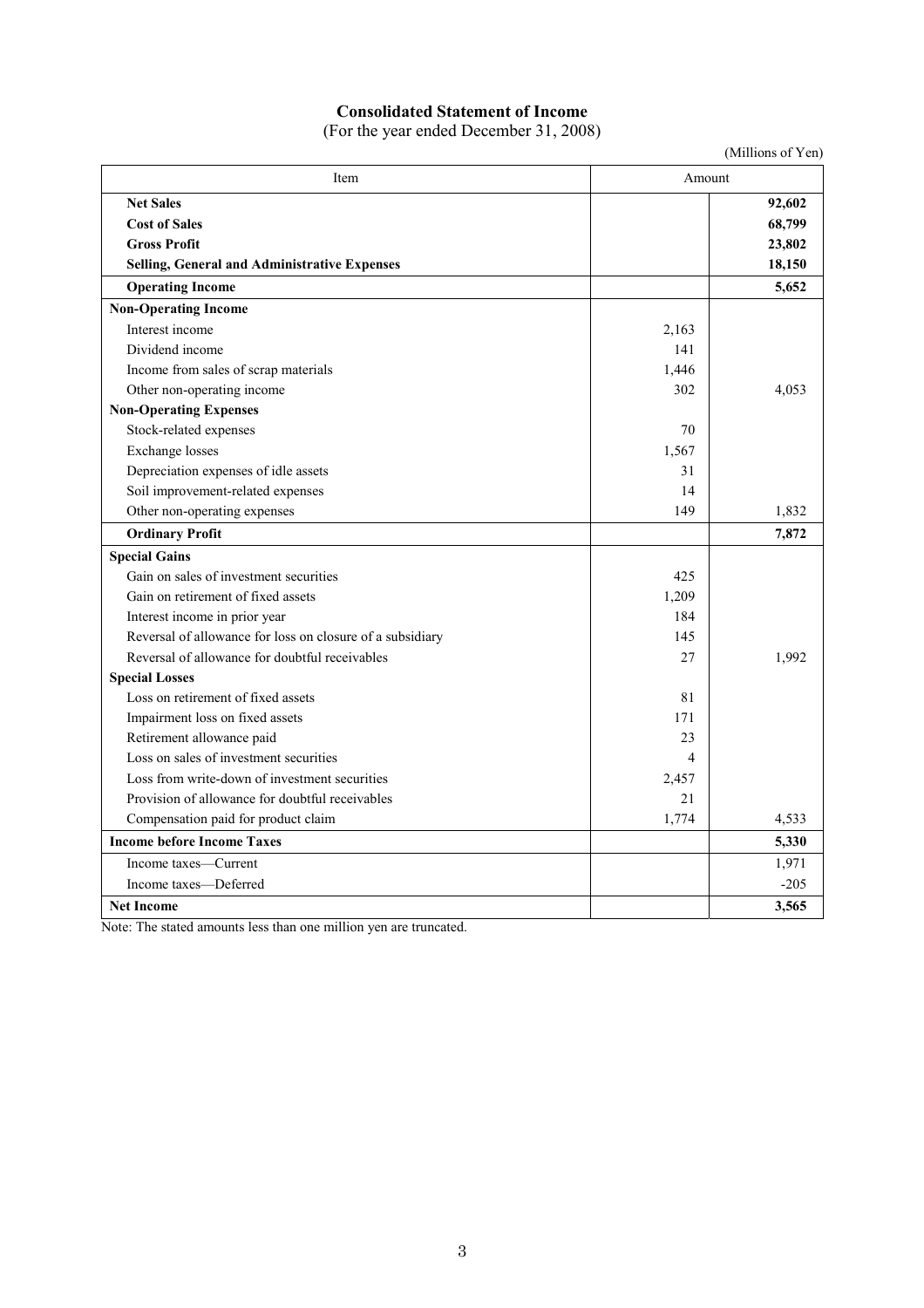## **Consolidated Statement of Changes in Net Assets**  (For the year ended December 31, 2008)

(Millions of Yen)

|                                            | Shareholders' equity |                               |                      |                            |                                  |
|--------------------------------------------|----------------------|-------------------------------|----------------------|----------------------------|----------------------------------|
|                                            | Common<br>stock      | Additional<br>paid-in capital | Retained<br>earnings | Treasury stock,<br>at cost | Total<br>shareholders'<br>equity |
| Balance as of December 31,<br>2007         | 20,704               | 20,419                        | 240,983              | $-73,436$                  | 208,671                          |
| Changes in the fiscal year:                |                      |                               |                      |                            |                                  |
| Cash dividends paid (Note: 1)              |                      |                               | $-2,371$             | ٠                          | $-2,371$                         |
| Cash dividends paid (Interim<br>dividends) |                      |                               | $-2,296$             | -                          | $-2,296$                         |
| Net income                                 |                      |                               | 3,565                | $\blacksquare$             | 3,565                            |
| Purchase of treasury stock                 |                      | $\overline{\phantom{0}}$      |                      | $-13,972$                  | $-13,972$                        |
| Cancellation of treasury stock             |                      | -                             | $-9,592$             | 9,592                      |                                  |
| Net changes in other items                 |                      | -                             |                      | $\blacksquare$             |                                  |
| Total changes in the fiscal year           |                      |                               | $-10,694$            | $-4,379$                   | $-15,074$                        |
| Balance as of December 31.<br>2008         | 20,704               | 20,419                        | 230,288              | $-77,816$                  | 193,597                          |

(Millions of Yen)

|                                            | Revaluation/translation adjustments                   |                                                |                                                  |                  |
|--------------------------------------------|-------------------------------------------------------|------------------------------------------------|--------------------------------------------------|------------------|
|                                            | Unrealized holding<br>gains (losses) on<br>securities | Foreign currency<br>translation<br>adjustments | Total revaluation/<br>translation<br>adjustments | Total net assets |
| Balance as of December 31,<br>2007         | 1,956                                                 | 2,686                                          | 4,643                                            | 213,314          |
| Changes in the fiscal year:                |                                                       |                                                |                                                  |                  |
| Cash dividends paid (Note: 1)              | ۰                                                     |                                                | $\overline{\phantom{a}}$                         | $-2,371$         |
| Cash dividends paid (Interim<br>dividends) |                                                       |                                                |                                                  | $-2,296$         |
| Net income                                 | -                                                     | -                                              | $\overline{\phantom{a}}$                         | 3,565            |
| Purchase of treasury stock                 |                                                       |                                                | $\overline{\phantom{a}}$                         | $-13,972$        |
| Cancellation of treasury stock             |                                                       |                                                |                                                  |                  |
| Net changes in other items                 | $-3,078$                                              | $-16,870$                                      | $-19,948$                                        | $-19,948$        |
| Total changes in the fiscal year           | $-3,078$                                              | $-16,870$                                      | $-19,948$                                        | $-35,022$        |
| Balance as of December 31.<br>2008         | $-1,122$                                              | $-14,183$                                      | $-15,305$                                        | 178,291          |

Notes: 1. The dividends were paid as appropriations of retained earnings based on a resolution at the annual shareholders' meeting held in March, 2008.

2. The stated amounts less than one million yen are truncated.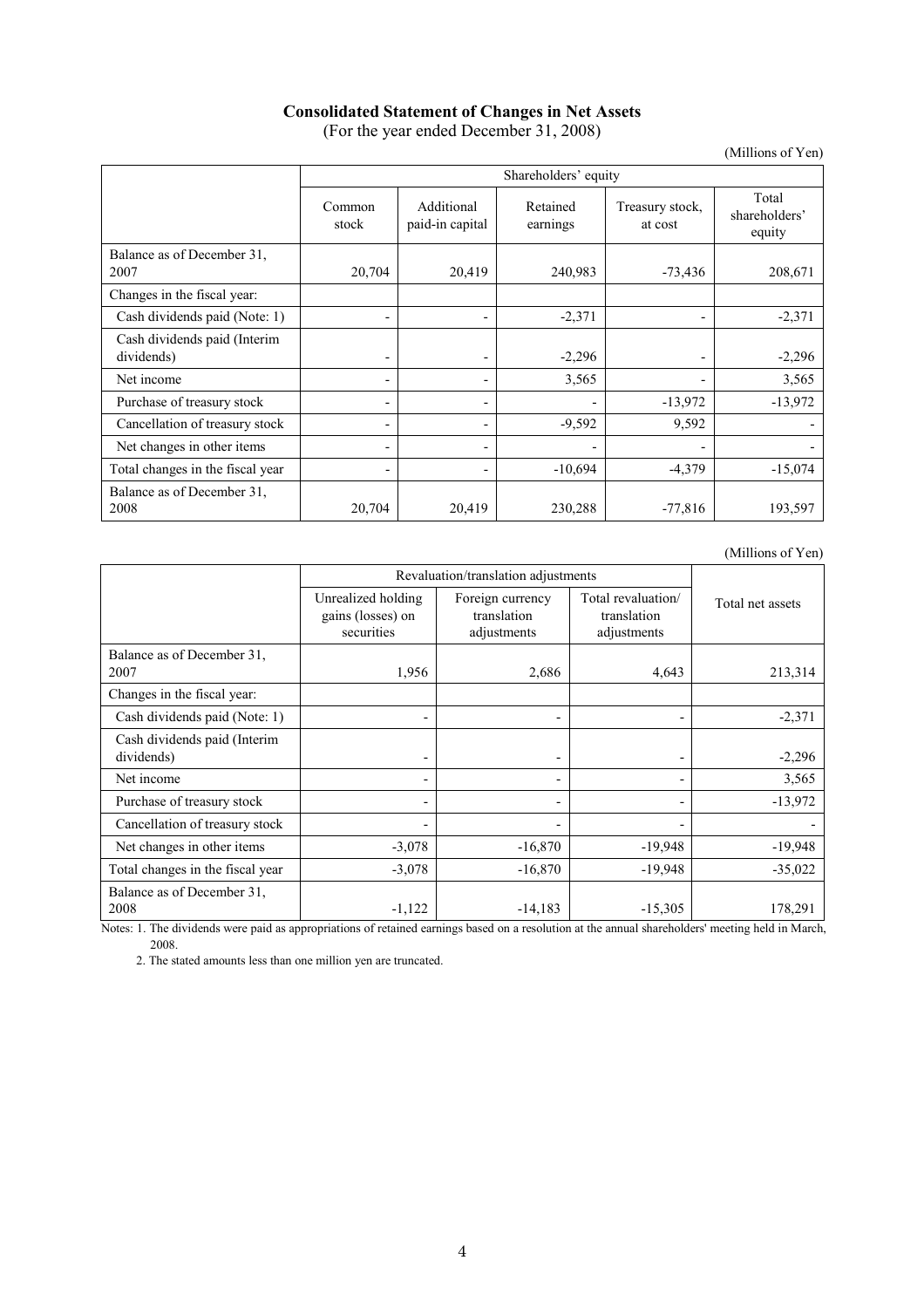# **Reference Documents for THE 68TH ORDINARY GENERAL MEETING OF SHAREHOLDERS**

## **Proposal and reference:**

**Proposal 1:** Approval of the Proposed Appropriation of Earned Surplus for the 68th Fiscal Term Our basic policy on the appropriation of earned surplus is to retain necessary earnings for sound business activities, to maintain healthy financial strength and to ensure adequate dividends to our shareholders based on performance for the year.

Based on the above policy, the Company makes it a principle to consistently distribute an ordinary dividend of ¥60 per share on an annual basis plus a special dividend equivalent to 20% (paid out on a per share basis) of the annual consolidated net income. Under the above principle, the amount of an annual dividend actually paid out does not fall short of the projected dividend amount which is announced during the relevant fiscal year, except for cases where the projection of earnings has been significantly revised downward. Because we announced the annual dividend of ¥123 per share during 2008 and paid an interim dividend of ¥61 per share in September 2008, we hereby propose the year-end dividend for the year as follow:

Matters related to the year-end dividend

- (1) The type of distributable properties Money
- (2) Matters related to the disbursement of distributable properties and the aggregate amount ¥62 per common share of the Company
- Aggregate dividend amount: ¥2,172,499,034 (3) Effective date of the distribution of the surplus March 30, 2009.

Remaining surplus will be used for measures aimed at further strengthening our existing businesses and investing in areas of future growth, with a view of further increasing corporate value.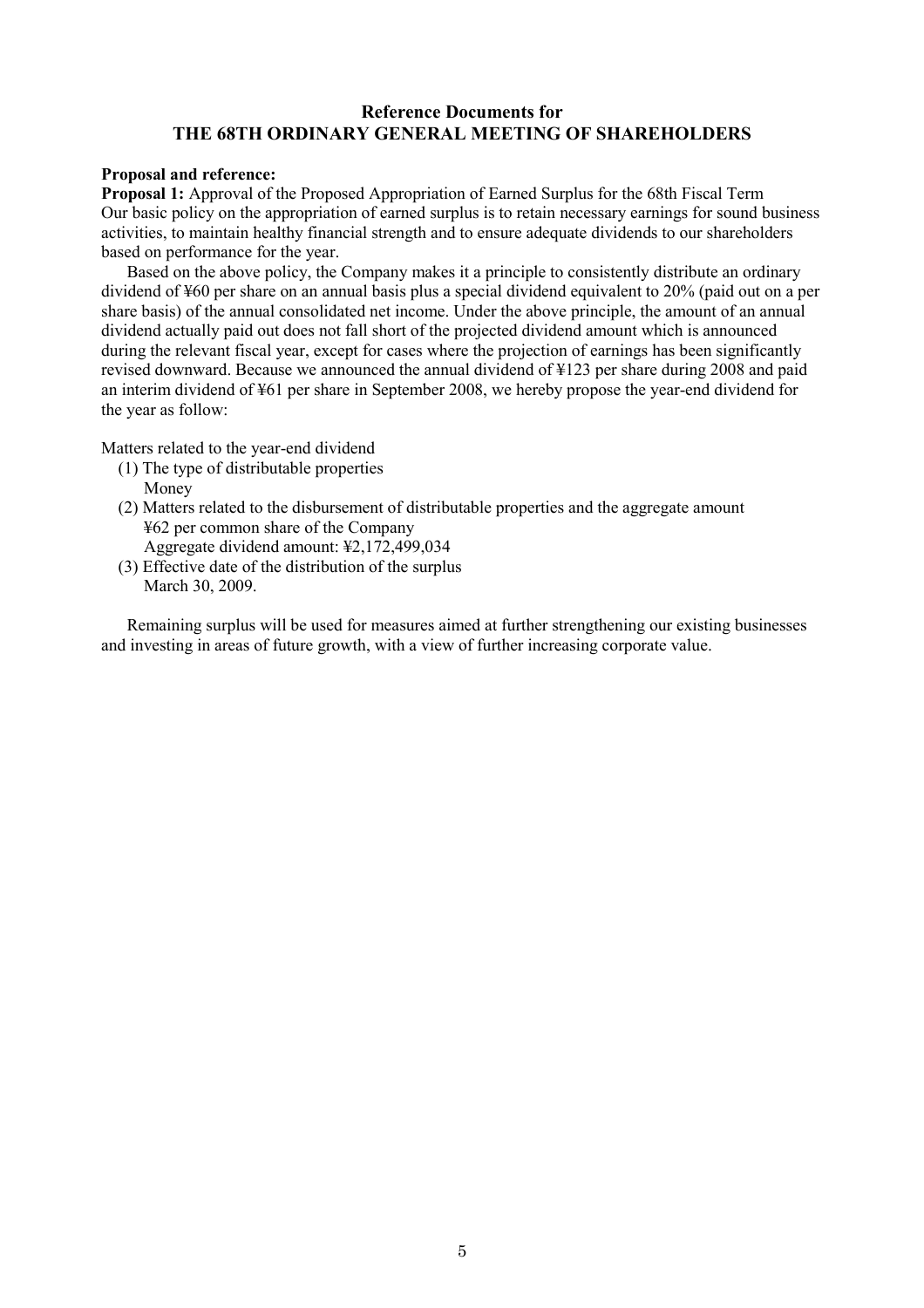**Proposal 2**: Proposed Partial Amendments to the Articles of Incorporation

1. Reasons for the amendments

Electronic Share Certificates System has been implemented with the enforcement of the "Act for Partial Revision of the Act on Transfer of Corporate Bonds, etc. for Streamlining Settlement Concerning Stock Trading, etc. " (Act No. 88 of 2004; hereinafter referred to as the "Act for Streamlining Settlement of Stocks, etc.") on January 5, 2009. Accordingly, the current Articles of Incorporation shall be partially amended as follows:

- (1) Since provisions to issue shares in the Articles of Incorporation have been deemed to be abolished with the enforcement of the Act for Streamlining Settlement of Stocks, etc., the Company proposes to delete the relevant article and the one concerning non-issuance of share certificates representing shares less than one unit of stock, which became invalid with said abolishment. (Current Articles of Incorporation, Article 8 and Article 9, Paragraph 2)
- (2) The Company proposes to delete wordings concerning beneficial shareholders and a register of beneficial shareholders which became invalid as the "Act on Custody and Transfer of Share Certificate, etc." (Act No. 30 of 1984) was abolished with the enforcement of the Act for Streamlining Settlement of Stocks, etc. (Proposed Amendment, Article 9 and Article 11, Paragraph 3)
- (3) It is required to prepare and retain a register of lost share certificates until the day on which one year elapses from the day immediately following the day on which the Act for Streamlining Settlement of Stocks, etc. is enforced in compliance with provisions of Article 221 of the Corporation Law. Therefore, the Company proposes to change provisions on the register of lost share certificates to be supplementary provisions and delete them on January 6, 2010. (Supplementary provisions of proposed amendments, Article 1 and Article 2)
- (4) In line with the above-mentioned changes, the numbers of the relevant articles of the existing Articles of Incorporation shall be appropriately adjusted.

|                                                      | (Amended portions are underlined)                               |
|------------------------------------------------------|-----------------------------------------------------------------|
| Current Articles of Incorporation                    | <b>Proposed Amendments</b>                                      |
| (Issuance of Share Certificates)                     | (Deleted)                                                       |
| Article 8. The Company shall issue share             |                                                                 |
| certificates representing the Company's shares.      |                                                                 |
| (Number of Shares Constituting One Unit of           | (Number of Shares Constituting One Unit of                      |
| Stock and Non-Issuance of Share Certificates         | Stock)                                                          |
| representing Shares Less Than One Unit of Stock)     |                                                                 |
| Article $9.1$ . The number of shares constituting    | Article $\underline{8}$ . The number of shares constituting one |
| one unit of stock shall be one hundred (100).        | unit of stock shall be one hundred (100).                       |
| 2. Notwithstanding the preceding article, the        | (Deleted)                                                       |
| Company shall not issue share certificates           |                                                                 |
| representing shares constituting less than one unit  |                                                                 |
| of stock.                                            |                                                                 |
| (Rights with respect to Shares Constituting Less)    | (Rights with respect to Shares Constituting Less)               |
| Than One Unit)                                       | Than One Unit)                                                  |
| Article 10. A shareholder (including a beneficial    | Article 9. A shareholder may not exercise rights                |
| shareholder; hereinafter the same interpretation     | with respect to shares constituting less than one               |
| shall apply) may not exercise rights with respect    | unit other than those specified in the following                |
| to shares constituting less than one unit other than | sections:                                                       |
| those specified in the following sections:           |                                                                 |
| (1) Right specified in each item of Article 189,     | (1) Right specified in each item of Article 189,                |
| Paragraph 2, of the Corporation Law;                 | Paragraph 2, of the Corporation Law;                            |
| (2) Right to make requests to the Company            | (2) Right to make requests to the Company                       |
| provided for in Article 166, Paragraph 1, of         | provided for in Article 166, Paragraph 1, of                    |
| the Corporation Law;                                 | the Corporation Law;                                            |

2. Proposed amendments are as follows: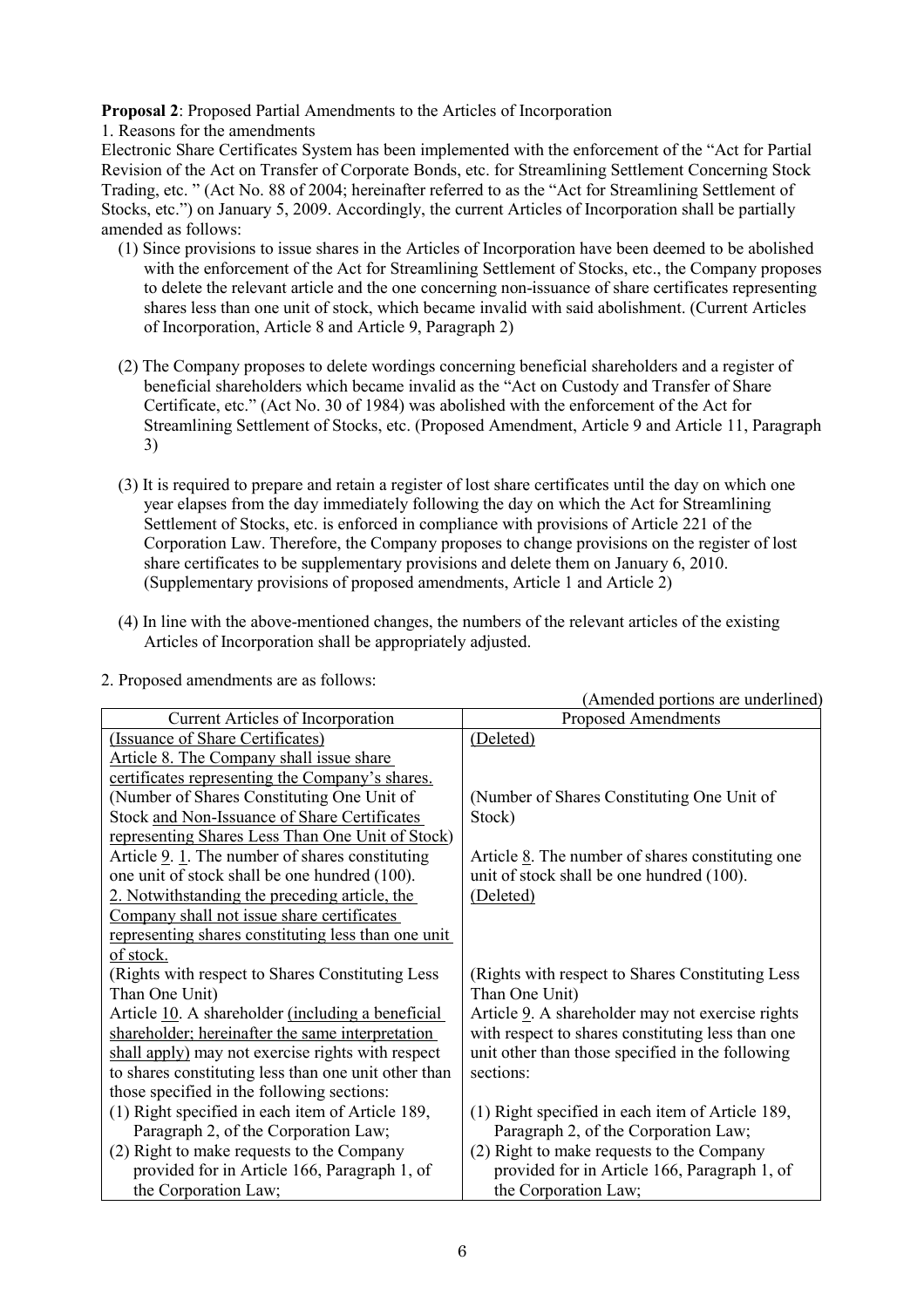| Current Articles of Incorporation                     | <b>Proposed Amendments</b>                            |
|-------------------------------------------------------|-------------------------------------------------------|
| (3) Right to receive share subscription or to         | (3) Right to receive share subscription or to         |
| receive allotment of stock acquisition rights in      | receive allotment of stock acquisition rights in      |
| accordance with the number of shares held by          | accordance with the number of shares held by          |
| the shareholder.                                      | the shareholder.                                      |
| Article 11. (Omitted)                                 | Article 10. (Unchanged)                               |
| (Transfer Agent)                                      | (Transfer Agent)                                      |
| Article 12. 1. The Company shall appoint a            | Article 11. 1. The Company shall appoint a            |
| transfer agent.                                       | transfer agent.                                       |
| 2. The transfer agent and its business office shall   | 2. The transfer agent and its business office shall   |
| be designated by resolution of the Board of           | be designated by resolution of the Board of           |
| Directors of the Company and public notice            | Directors of the Company and public notice            |
| thereof shall be issued by the Company.               | thereof shall be issued by the Company.               |
| 3. The register of shareholders (including the        | 3. Preparing and retaining the register of            |
| register of beneficial shareholders; hereinafter the  | shareholders and the ledger of stock acquisition      |
| same interpretation shall apply), the register of     | rights of the Company, and any other business         |
| lost share certificates of the Company and the        | with respect to register of shareholders and the      |
| ledger of stock acquisition rights shall be retained  | ledger of stock acquisition rights shall be handled   |
| at the business office of the transfer agent. Listing | by the transfer agent and not by the Company.         |
| and recording into the register of shareholders,      |                                                       |
| the register of lost share certificates and the       |                                                       |
| ledger of stock acquisition rights, purchase of       |                                                       |
| shares constituting less than one unit as well as     |                                                       |
| any other business with respect to shares and         |                                                       |
| stock acquisition rights shall be handled by the      |                                                       |
| transfer agent and not by the Company.                |                                                       |
| Article 13. – Article 45. (Omitted)                   | Article 12. – Article 44. (Unchanged)                 |
| (New)                                                 | Supplementary provisions                              |
|                                                       | Article 1. The register of lost share certificates of |
|                                                       | the Company shall be retained at the business         |
|                                                       | office of the transfer agent. Business with respect   |
|                                                       | to listing and recording into the register of lost    |
|                                                       | share certificates shall be handled by the transfer   |
|                                                       | agent and not by the Company.                         |
|                                                       | Article 2. The preceding article and this article     |
|                                                       | shall be deleted on January 6, 2010.                  |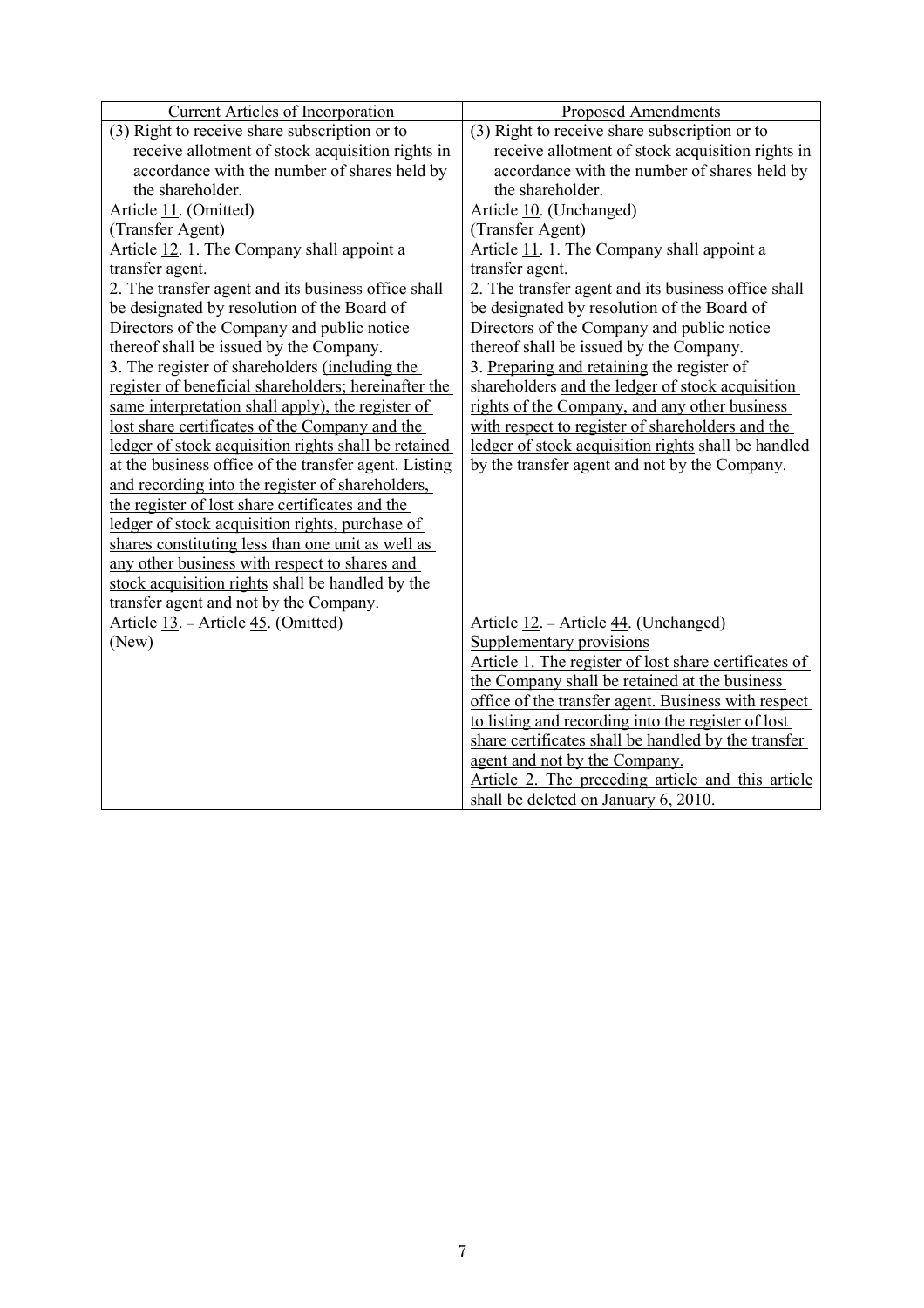# **Proposal 3**: Election of Seven (7) Directors

The term of office of all seven  $(7)$  directors currently in office will expire at the close of the 68th Ordinary General Meeting of Shareholders. Shareholders are therefore requested to elect seven (7) directors.

| No.            | Name<br>(Date of birth)                                     | Brief personal history, position, assignment<br>and representative positions in other companies |                                                                                                                                                                                                                                                                               | Number of the<br>Company's<br>shares held |
|----------------|-------------------------------------------------------------|-------------------------------------------------------------------------------------------------|-------------------------------------------------------------------------------------------------------------------------------------------------------------------------------------------------------------------------------------------------------------------------------|-------------------------------------------|
|                | Takaichi Mabuchi<br>$\mathbf{1}$<br>(September 13,<br>1932) | January 1954<br>August 1958<br>March 1984                                                       | Executive Managing Director at the foundation of<br>Tokyo Science Industrial Co., Ltd., the predecessor of<br>MABUCHI MOTOR CO., LTD.<br>Executive Managing Director at the foundation of<br>MABUCHI MOTOR CO., LTD.<br>Executive Vice President and Representative Director, | 2,500,471                                 |
|                |                                                             | March 1985<br>March 2003                                                                        | MABUCHI MOTOR CO., LTD.<br>President and Representative Director, MABUCHI<br>MOTOR CO., LTD.<br>Chairman and Representative Director, MABUCHI                                                                                                                                 |                                           |
|                |                                                             |                                                                                                 | MOTOR CO., LTD. (Current position)                                                                                                                                                                                                                                            |                                           |
|                |                                                             | March 1964                                                                                      | Joined MABUCHI MOTOR CO., LTD.                                                                                                                                                                                                                                                |                                           |
|                |                                                             | November 1988                                                                                   | Manager, Computer System Section,<br>Administrative Department, MABUCHI MOTOR CO.,<br>LTD.                                                                                                                                                                                    |                                           |
|                |                                                             | October 1992                                                                                    | Manager, Corporate Planning Section, Corporate<br>Planning Department, MABUCHI MOTOR CO., LTD.                                                                                                                                                                                |                                           |
|                |                                                             | April 1993                                                                                      | Deputy Division Manager, Business Reform<br>Innovation Headquarters; and concurrently                                                                                                                                                                                         |                                           |
|                | Shinji Kamei                                                |                                                                                                 | General Manager, Corporate Planning                                                                                                                                                                                                                                           |                                           |
| $\overline{c}$ | (July 28, 1945)                                             |                                                                                                 | Department, MABUCHI MOTOR CO., LTD.                                                                                                                                                                                                                                           | 3,233                                     |
|                |                                                             | March 1997                                                                                      | Director, and General Manager, Corporate Planning                                                                                                                                                                                                                             |                                           |
|                |                                                             |                                                                                                 | Department, MABUCHI MOTOR CO., LTD.                                                                                                                                                                                                                                           |                                           |
|                |                                                             | April 2000                                                                                      | Managing Director, in control of Administration,                                                                                                                                                                                                                              |                                           |
|                |                                                             |                                                                                                 | MABUCHI MOTOR CO., LTD.                                                                                                                                                                                                                                                       |                                           |
|                |                                                             | March 2001                                                                                      | Executive Managing Director and Representative                                                                                                                                                                                                                                |                                           |
|                |                                                             | March 2003                                                                                      | Director, MABUCHI MOTOR CO., LTD.<br>President and Representative Director, MABUCHI                                                                                                                                                                                           |                                           |
|                |                                                             |                                                                                                 | MOTOR CO., LTD. (Current position)                                                                                                                                                                                                                                            |                                           |
|                |                                                             | February 1971                                                                                   | Joined MABUCHI MOTOR CO., LTD.                                                                                                                                                                                                                                                |                                           |
|                |                                                             | March 1972                                                                                      | Manager, Purchasing Section, MABUCHI<br>INDUSTRY CO., LTD.                                                                                                                                                                                                                    |                                           |
|                |                                                             | <b>July 1985</b>                                                                                | Manager, Purchasing Section, Purchasing<br>Department, MABUCHI MOTOR CO., LTD.                                                                                                                                                                                                |                                           |
|                |                                                             | March 1986                                                                                      | Director and General Manager, MABUCHI<br>INDUSTRY CO., LTD.                                                                                                                                                                                                                   |                                           |
|                |                                                             | March 1999                                                                                      | Director, MABUCHI MOTOR CO., LTD.                                                                                                                                                                                                                                             |                                           |
|                | Nobuyo Habuchi                                              | April 2001                                                                                      | Chairman of the Board, MABUCHI INDUSTRY<br>CO., LTD.                                                                                                                                                                                                                          |                                           |
|                |                                                             | March 2003                                                                                      | Managing Director, MABUCHI MOTOR CO., LTD.                                                                                                                                                                                                                                    |                                           |
|                |                                                             | March 2006                                                                                      | Chairman of the Board, MABUCHI MOTOR                                                                                                                                                                                                                                          |                                           |
| 3              | (October 10,                                                |                                                                                                 | DANANG LTD. (Current position)                                                                                                                                                                                                                                                | 1,001                                     |
|                | 1942)                                                       | March 2007                                                                                      | Executive Managing Director, MABUCHI MOTOR<br>CO., LTD. (Current position)                                                                                                                                                                                                    |                                           |
|                |                                                             | February 2008                                                                                   | Chairman of the Board and General Manager,<br>MABUCHI INDUSTRY CO., LTD. (Current position)                                                                                                                                                                                   |                                           |
|                |                                                             |                                                                                                 | (Representative positions in other companies)                                                                                                                                                                                                                                 |                                           |
|                |                                                             |                                                                                                 | Chairman of the Board and General Manager, MABUCHI INDUSTRY                                                                                                                                                                                                                   |                                           |
|                |                                                             | CO., LTD.                                                                                       |                                                                                                                                                                                                                                                                               |                                           |
|                |                                                             |                                                                                                 | Chairman of the Board, DONGGUAN MABUCHI MOTOR                                                                                                                                                                                                                                 |                                           |
|                |                                                             | EQUIPMENT CO., LTD.                                                                             | Chairman of the Board, MABUCHI MOTOR DALIAN LTD.                                                                                                                                                                                                                              |                                           |
|                |                                                             |                                                                                                 | Chairman of the Board, MABUCHI MOTOR WAFANGDIAN LTD.                                                                                                                                                                                                                          |                                           |
|                |                                                             |                                                                                                 | Chairman of the Board, MABUCHI MOTOR VIETNAM LTD.                                                                                                                                                                                                                             |                                           |
|                |                                                             |                                                                                                 | Chairman of the Board, MABUCHI MOTOR DANANG LTD.                                                                                                                                                                                                                              |                                           |

# The candidates for the position of director are as follows: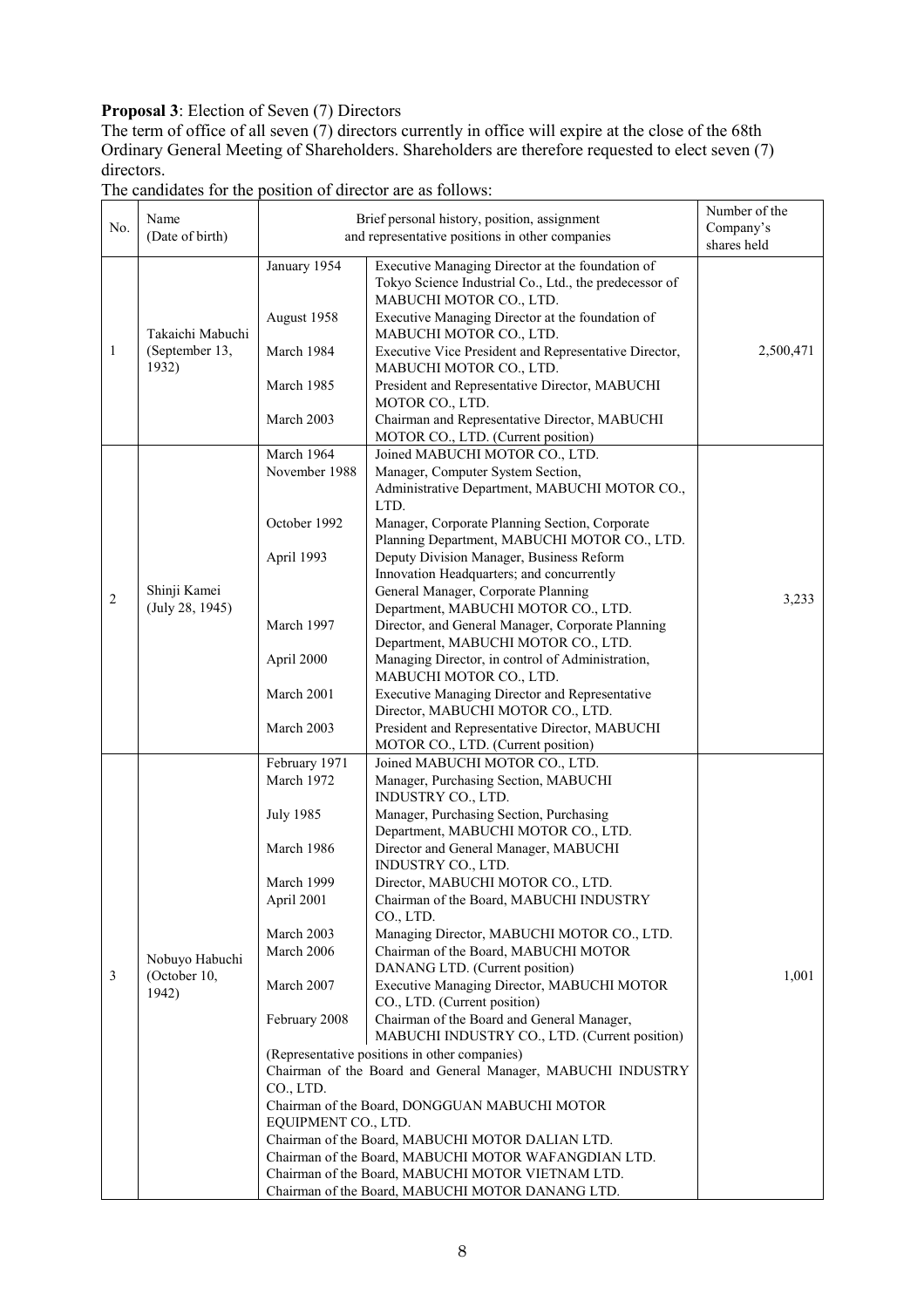| No.            | Name<br>(Date of birth)                | Brief personal history, position, assignment<br>and representative positions in other companies                                                                 |                                                                                                                                                 | Number of the<br>Company's<br>shares held |
|----------------|----------------------------------------|-----------------------------------------------------------------------------------------------------------------------------------------------------------------|-------------------------------------------------------------------------------------------------------------------------------------------------|-------------------------------------------|
|                |                                        | Chairman of the Board, MABUCHI TAIWAN CO., LTD.<br>Chairman of the Board, MABUCHI MOTOR TAIWAN LTD.<br>Chairman of the Board, MABUCHI MOTOR (JIANGSU) CO., LTD. |                                                                                                                                                 |                                           |
|                |                                        | September 1997                                                                                                                                                  | Joined MABUCHI MOTOR CO., LTD., as                                                                                                              |                                           |
|                |                                        | September 2000                                                                                                                                                  | Assistant General Manager, Administrative Department<br>General Manager, Administrative Department,<br>MABUCHI MOTOR CO., LTD.                  |                                           |
| $\overline{4}$ | Shunroku<br>Nishimura<br>(May 2, 1945) | March 2001                                                                                                                                                      | Director and General Manager, Administrative<br>Department, MABUCHI MOTOR CO., LTD.                                                             | 1,000                                     |
|                |                                        | October 2005                                                                                                                                                    | Director and Division Manager, Administrative<br>Division, MABUCHI MOTOR CO., LTD.                                                              |                                           |
|                |                                        | March 2007                                                                                                                                                      | Managing Director and Division Manager,<br>Administrative Division, MABUCHI MOTOR CO.,                                                          |                                           |
|                |                                        |                                                                                                                                                                 | LTD. (Current position)                                                                                                                         |                                           |
|                |                                        | March 1970<br>November 1993                                                                                                                                     | Joined MABUCHI MOTOR CO., LTD.<br>Manager, Manufacturing Technology Planning                                                                    |                                           |
|                |                                        |                                                                                                                                                                 | Section, Manufacturing Technology Department,                                                                                                   |                                           |
|                |                                        |                                                                                                                                                                 | MABUCHI MOTOR CO., LTD.                                                                                                                         |                                           |
|                |                                        | October 1994                                                                                                                                                    | Manager, Manufacturing Technology Second<br>Section, Technology Department, MABUCHI MOTOR<br>CO., LTD.                                          |                                           |
|                |                                        | May 1996                                                                                                                                                        | Manager, Product Inspection Section, Quality<br>Assurance Department, MABUCHI MOTOR<br>CO., LTD.                                                |                                           |
| $\sqrt{5}$     | Akira Okuma<br>(January 9, 1948)       | September 1997                                                                                                                                                  | Manager, Manufacturing Technology Section,<br>Technology Department, MABUCHI MOTOR                                                              | 900                                       |
|                |                                        | September 2000                                                                                                                                                  | CO., LTD.<br>Manager, MPS Promotion Section, Technology                                                                                         |                                           |
|                |                                        | October 2001                                                                                                                                                    | Department, MABUCHI MOTOR CO., LTD.<br>Deputy General Manager, MABUCHI MOTOR<br>DALIAN LTD.                                                     |                                           |
|                |                                        | November 2002                                                                                                                                                   | General Manager, MABUCHI MOTOR DALIAN<br>LTD.                                                                                                   |                                           |
|                |                                        | March 2007                                                                                                                                                      | Director and Division Manager, Research and<br>Development Headquarters (Current position)                                                      |                                           |
|                |                                        | March 1971                                                                                                                                                      | Joined MABUCHI MOTOR CO., LTD.                                                                                                                  |                                           |
|                |                                        | June 1995                                                                                                                                                       | Manager, New Manufacturing Base<br>Establishment Preparation Section, MABUCHI                                                                   |                                           |
|                | Takashi Kamei                          |                                                                                                                                                                 | MOTOR CO., LTD.                                                                                                                                 |                                           |
| 6              | (January 25,<br>1949)                  | January 1997                                                                                                                                                    | General Manager, MABUCHI MOTOR<br>VIETNAM LTD.                                                                                                  | 1,000                                     |
|                |                                        | May 2006                                                                                                                                                        | General Manager, MABUCHI MOTOR<br>DANANG LTD.                                                                                                   |                                           |
|                |                                        | March 2007                                                                                                                                                      | Director and Division Manager, Operations Control<br>Headquarters (Current position)                                                            |                                           |
|                |                                        | June 2005                                                                                                                                                       | Joined MABUCHI MOTOR CO., LTD.                                                                                                                  |                                           |
|                | Kaoru Kato<br>(April 5, 1950)          |                                                                                                                                                                 | General Manager, Second Sales Department,                                                                                                       |                                           |
|                |                                        | March 2007                                                                                                                                                      | Sales Headquarters, MABUCHI MOTOR CO., LTD.<br>Director and Division Manager, Sales Headquarters,<br>MABUCHI MOTOR CO., LTD. (Current position) |                                           |
|                |                                        |                                                                                                                                                                 | (Representative positions in other companies)                                                                                                   |                                           |
| 7              |                                        | Representative Director, MABUCHI MOTOR AMERICA CORP.                                                                                                            |                                                                                                                                                 | 1,200                                     |
|                |                                        | Representative Director, MABUCHI MOTOR (SINGAPORE) PTE. LTD.<br>Representative Director, MABUCHI MOTOR (EUROPE) GmbH                                            |                                                                                                                                                 |                                           |
|                |                                        |                                                                                                                                                                 |                                                                                                                                                 |                                           |
|                |                                        | Chairman of the Board, MABUCHI MOTOR (SHANGHAI) CO., LTD.<br>Representative Director, MABUCHI MOTOR KOREA CO., LTD.                                             |                                                                                                                                                 |                                           |
|                |                                        |                                                                                                                                                                 | Chairman of the Board, MABUCHI MOTOR TRADING (SHENZHEN)                                                                                         |                                           |
|                |                                        | CO., LTD.                                                                                                                                                       |                                                                                                                                                 |                                           |

Note: No conflict of interest exists between the Company and any of the above candidates for Director.